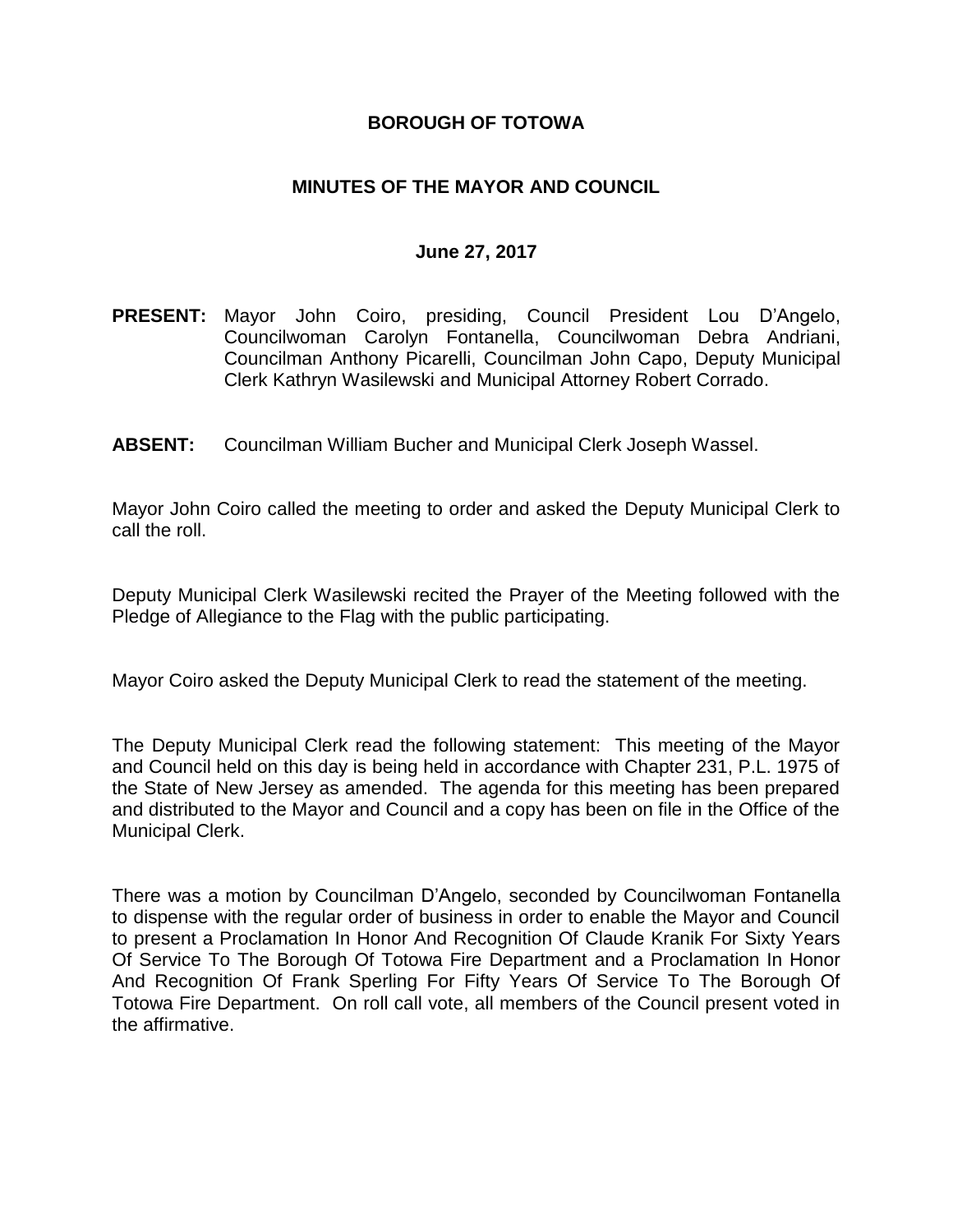Mayor Coiro asked Fire Chief Vincent Marciano and Assistant Fire Chief James Booth to join him and then asked Claude Kranik to approach the dais to receive the proclamation. Mayor Coiro then read some excerpts from the proclamation and presented the proclamation to Claude Kranik and expressed that we can't thank you enough.

Claude thanked the Mayor and Council for the proclamation, his family and fellow firemen.

Mayor Coiro then asked Frank Sperling to approach the dais to receive his proclamation. Mayor Coiro then read some excerpts from the proclamation and presented the proclamation to Frank Sperling and also said that we can't thank you enough.

Frank thanked the Mayor and Council for the proclamation, his family and fellow firemen.

Mayor Coiro announced that we would have a short recess so everyone in attendance could offer their congratulations to Claude and Frank.

There was a motion by Councilman D'Angelo, seconded by Councilwoman Fontanella to revert to the regular order of business. On roll call vote, all members of the Council present voted in the affirmative.

Mayor Coiro asked if any members of the Council, the Municipal Clerk or the Municipal Attorney wished to address the Council.

Councilwoman Andriani: Said the first show of the Summer Concert Series was held on June 28<sup>th</sup> with Bobby "D" and Park Ave and it was a success with a nice turnout.

CITIZENS HEARD:

There were no citizens who wished to be heard.

Minutes 06/27/2017 Page 2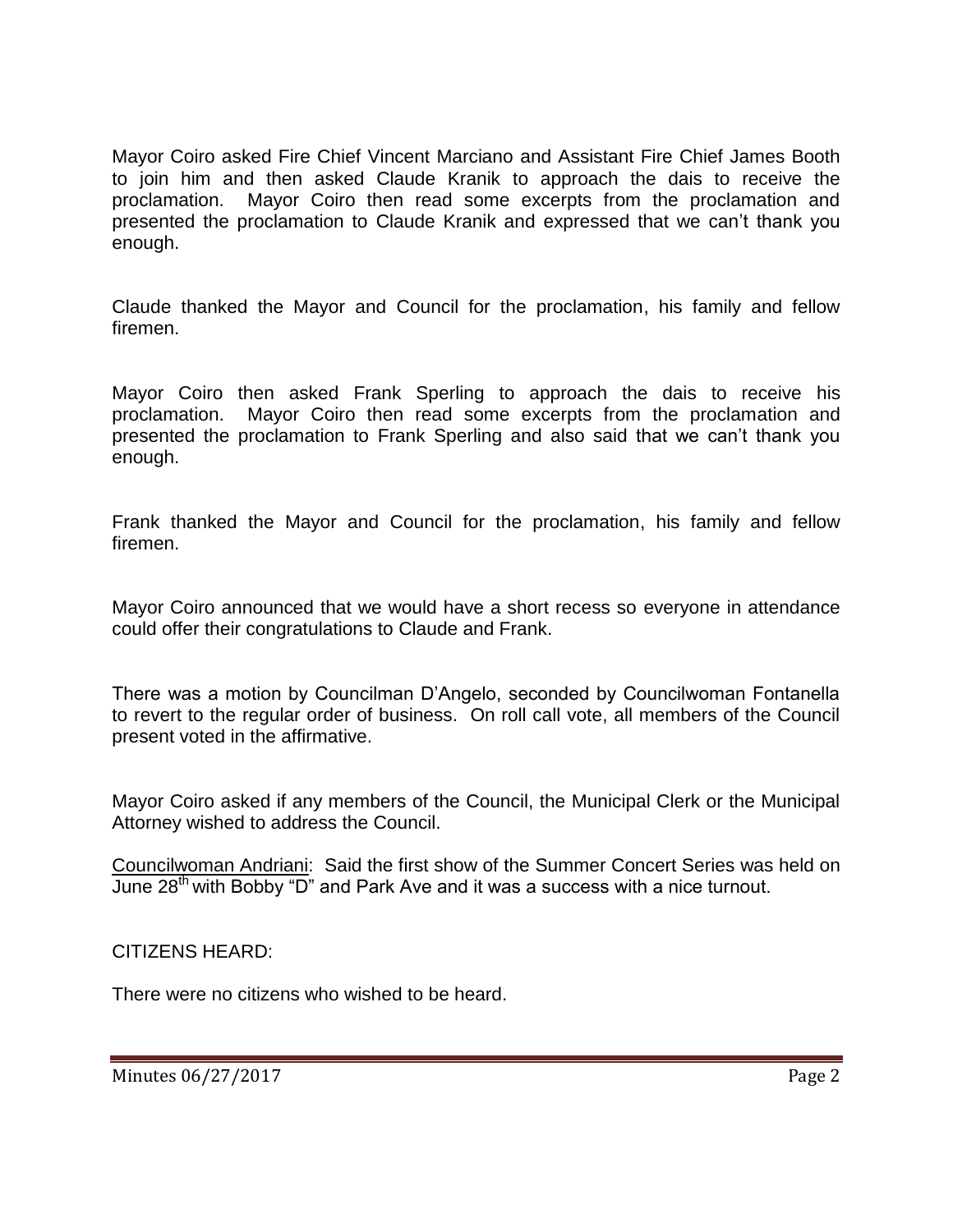There was a motion by Councilwoman Fontanella, seconded by Councilwoman Andriani to approve the Minutes of the Mayor and Council for the meeting of June 13, 2017. On roll call vote, all members of the Council present voted in the affirmative. Councilman Capo abstained from the voting.

# COMMITTEE ON FINANCE:

There was a motion by Councilman Picarelli, seconded by Councilman D'Angelo to approve Resolution No. 2017-14 for the payment of bills. On roll call vote, all members of the Council present voted in the affirmative.

There was a motion by Councilman Picarelli, seconded by Councilman D'Angelo to adopt the following Resolution To Acknowledge Receipt Of And Accept The 2016 Audit Corrective Action Plan. On roll call vote, all members of the Council present voted in the affirmative.

## RESOLUTION NO. 83-2017

## RESOLUTION TO ACKNOWLEDGE RECEIPT OF AND ACCEPT THE 2016 AUDIT CORRECTIVE ACTION PLAN

WHEREAS, by Resolution No. 19-2017 dated January 1, 2017, the Mayor and Council of the Borough of Totowa authorized the firm of Lerch, Vinci & Higgins, LLP, 17-17 Route 208, Fair Lawn, New Jersey 07410, to serve as the Municipal Auditor for the Borough of Totowa; and

WHEREAS, the professional services to be provided by the Municipal Auditor include but are not limited to auditing the financial statements for the Borough of Totowa; preparing the unaudited annual financial statement; review and certification of the annual budget; and preparing the annual debt statement and performing all general auditing services as needed; and

WHEREAS, the Municipal Auditor has completed the Borough of Totowa, Passaic County, New Jersey Report of Audit Year Ended December 31, 2016; and

WHEREAS, the Municipal Clerk and Chief Financial Officer/Treasurer prepared the 2016 Audit Corrective Action Plan based on the recommendations listed in the Audit Report, a copy of which is on file in the office of the Borough of Totowa Municipal Clerk; and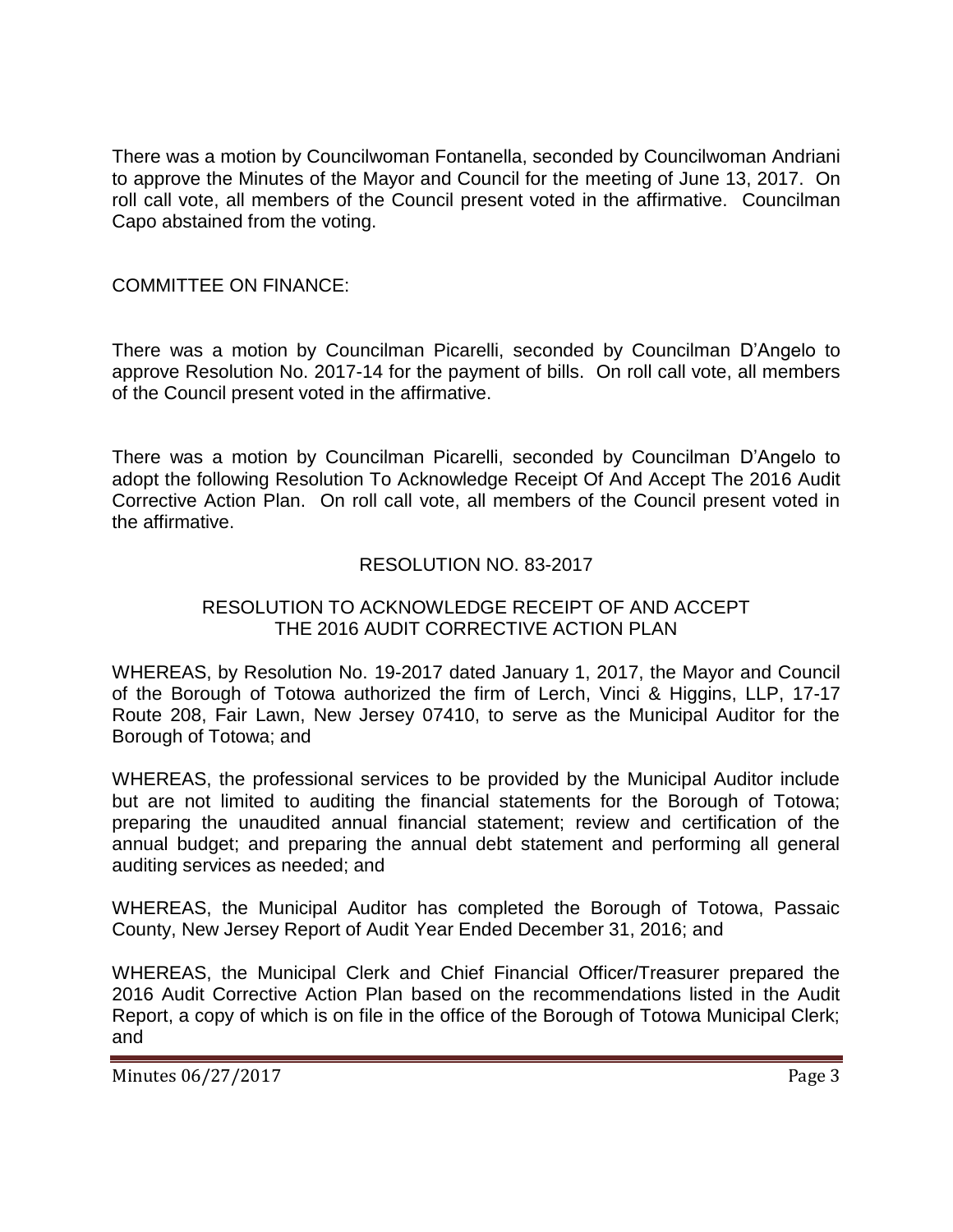WHEREAS, copies of the 2016 Audit Corrective Action Plan have been distributed to the Mayor and Council of the Borough of Totowa and the Recommendations and 2016 Audit Corrective Action Plan have been forwarded to all affected personnel.

NOW, THEREFORE, BE IT RESOLVED, that the Mayor and Council of the Borough of Totowa do hereby acknowledge receipt of and accept the 2016 Audit Corrective Action Plan as prepared by the Municipal Clerk and Chief Financial Officer/Treasurer.

There was a motion by Councilman Picarelli, seconded by Councilman D'Angelo to adopt the following Resolution Appointing A Risk Management Consultant. On roll call vote, all members of the Council present voted in the affirmative.

## RESOLUTION NO. 84-2017

## RESOLUTION APPOINTING A RISK MANAGEMENT CONSULTANT

WHEREAS, the Mayor and Council of the Borough of Totowa recognize the need for the service of a Risk Management Consultant for the Borough of Totowa; and

WHEREAS, the services to be provided by the Risk Management Consultant shall include but are not limited to identifying the Borough's insurable Property and Casualty exposures and to reduce, assume or transfer the risk or loss; understanding the various coverage's available from the commercial insurance market; assisting in the preparation of applications, and reviewing certificates of insurance from contractors, vendors and other professional as needed; and

WHEREAS, Strategic Insurance Partners, 492 Franklin Avenue, Nutley, New Jersey 07110 submitted a proposal to provide the necessary professional services for the Borough of Totowa; and

WHEREAS, the Mayor and Council of the Borough of Totowa did examine the proposal on June 27, 2017; and

WHEREAS, Strategic Insurance Partners possesses the necessary experience and expertise to perform the services and to serve as Risk Management Consultant for the Borough of Totowa; and

WHEREAS, the term of this contract shall be for a period of one (1) year effective January 1, 2017 until December 31, 2017; and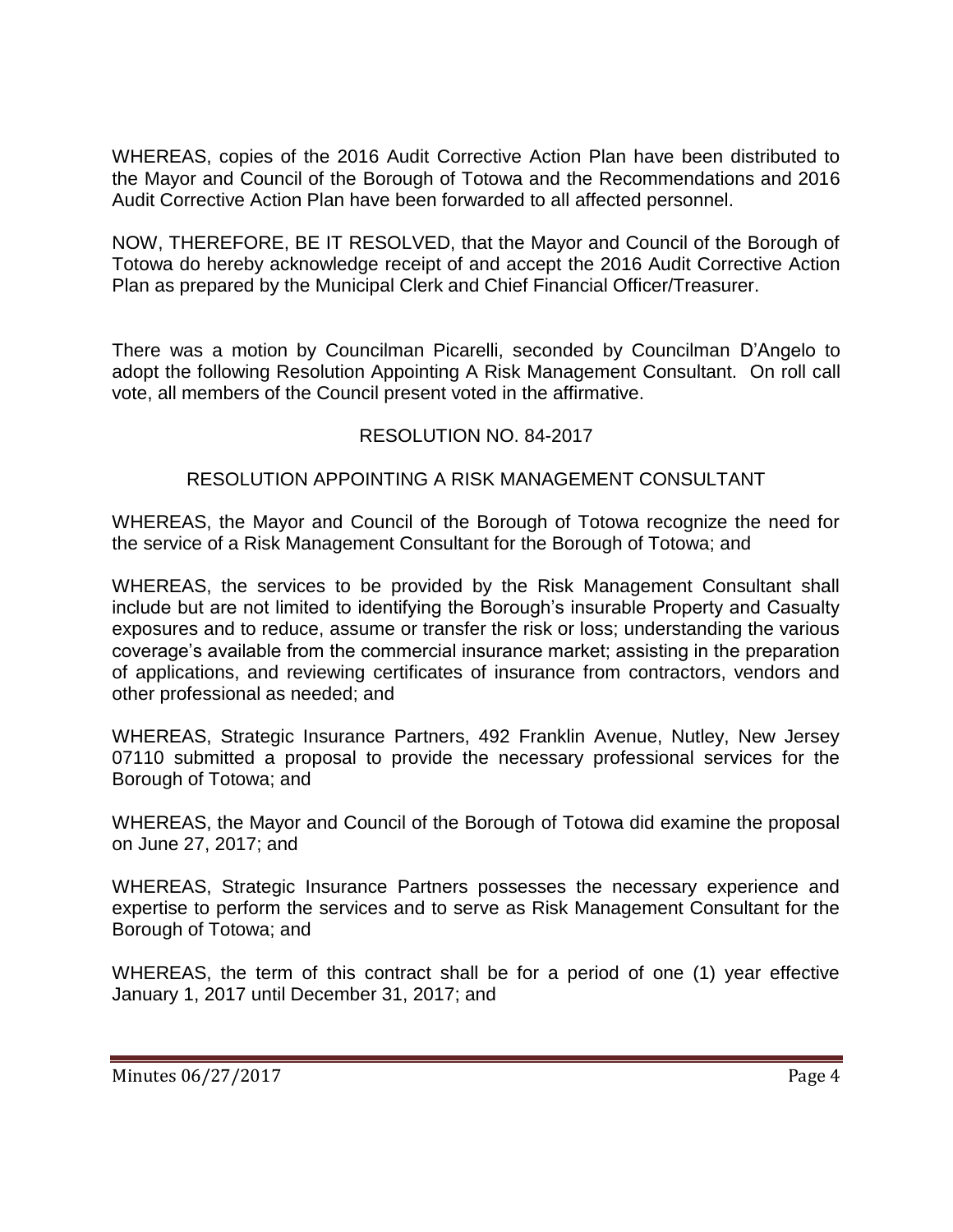WHEREAS, pursuant to the applicable New Jersey State laws, the award of a contract for these professional services may be authorized without public bidding.

NOW, THEREFORE, BE IT RESOLVED, that the Mayor and Council of the Borough of Totowa do hereby authorize the Borough of Totowa to enter into an agreement with Strategic Insurance Partners to provide Risk Management Consulting services for the Borough of Totowa.

BE IT FURTHER RESOLVED, that the Municipal Council of the Borough of Totowa does hereby authorize the Mayor and Municipal Clerk to execute any and all instruments relating thereto.

There was a motion by Councilman Picarelli, seconded by Councilman D'Angelo to adopt the Resolution Designating Public Depository And Authorizing Withdrawal Of Municipal Public Moneys. On roll call vote, all members of the Council present voted in the affirmative.

COMMITTEE ON PUBLIC SAFETY:

There was a motion by Councilman D'Angelo, seconded by Councilwoman Fontanella to adopt the following Resolution Authorizing The Borough Of Totowa Towing List For The 2017/2018 License Term. On roll call vote, all members of the Council present voted in the affirmative.

# RESOLUTION NO. 85-2017

#### RESOLUTION AUTHORIZING THE BOROUGH OF TOTOWA TOWING LIST FOR 2017/2018 LICENSE TERM

WHEREAS, the Mayor and Council of the Borough of Totowa desire to establish a list of towing services to be used by the Borough of Totowa Police Department for the removal, towing and storing of motor vehicles and to set rates and charges for the same; and

WHEREAS, by Ordinance No. 5-2015 adopted February 24, 2015, the Mayor and Council of the Borough of Totowa established the minimum requirements for a towing contractor to provide services including the removal, impoundment and storage of vehicles; and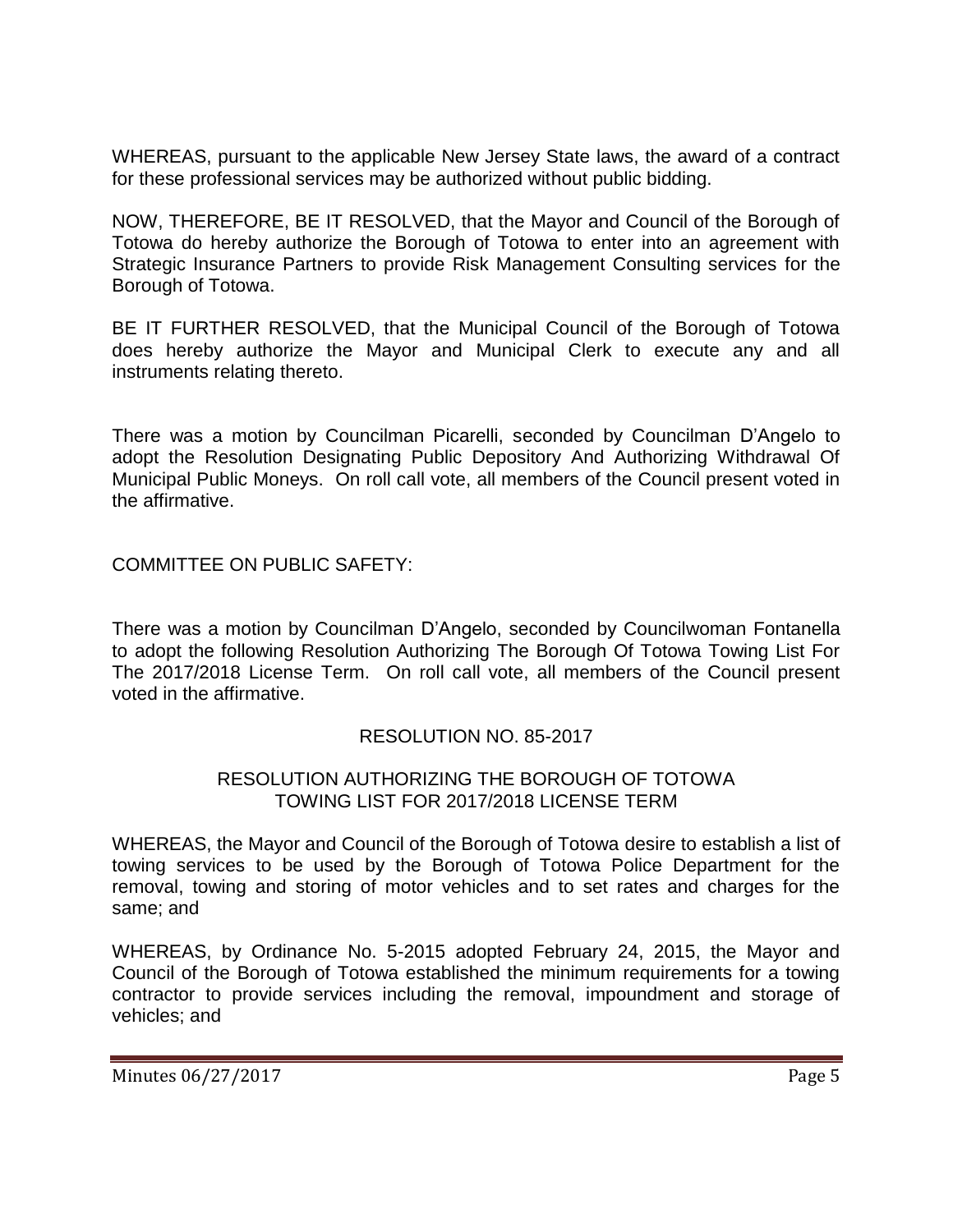WHEREAS, a towing list shall be kept with the Borough of Totowa Police Chief; and

WHEREAS, all towing services placed on the towing list shall be available to respond to a call in accordance with a towing rotation schedule of on-call status established by the Borough of Totowa Police Chief; and

WHEREAS, when the need arises, the Borough of Totowa Police Department will call the towing service on the top of the list, which is on-call with the towing rotation schedule. The towing service called shall be placed on the bottom of the towing list and not called again until all other towing services have been called; and

WHEREAS, all towing services shall respond to a call in any part of the Borough within fifteen (15) minutes of a call. If a towing service does not respond within fifteen (15) minutes of a call, the towing service next on the list shall be called and entitled to provide services as needed; and

WHEREAS, all towing services shall be performed in a safe manner and shall be responsible for ensuring the proper and safe storage of all motor vehicles towed; and

WHEREAS, the Borough of Totowa Police Chief has recommended that the following towing services be placed on the towing list for the Borough of Totowa:

- 1. Classic Towing 210 21<sup>st</sup> Avenue Paterson, New Jersey 07501
- 2. Frank Leah Towing Service, Inc. 6 Wilson Avenue Totowa, New Jersey 07512
- 3. Pohlman's Gulf LLC 160 Union Boulevard Totowa, New Jersey 07512
- 4. North Jersey Towing & Recovery, Inc. 84 Union Boulevard Totowa, New Jersey 07512
- 5. Totowa Tire Service, Inc. 589 Union Boulevard Totowa, New Jersey 07512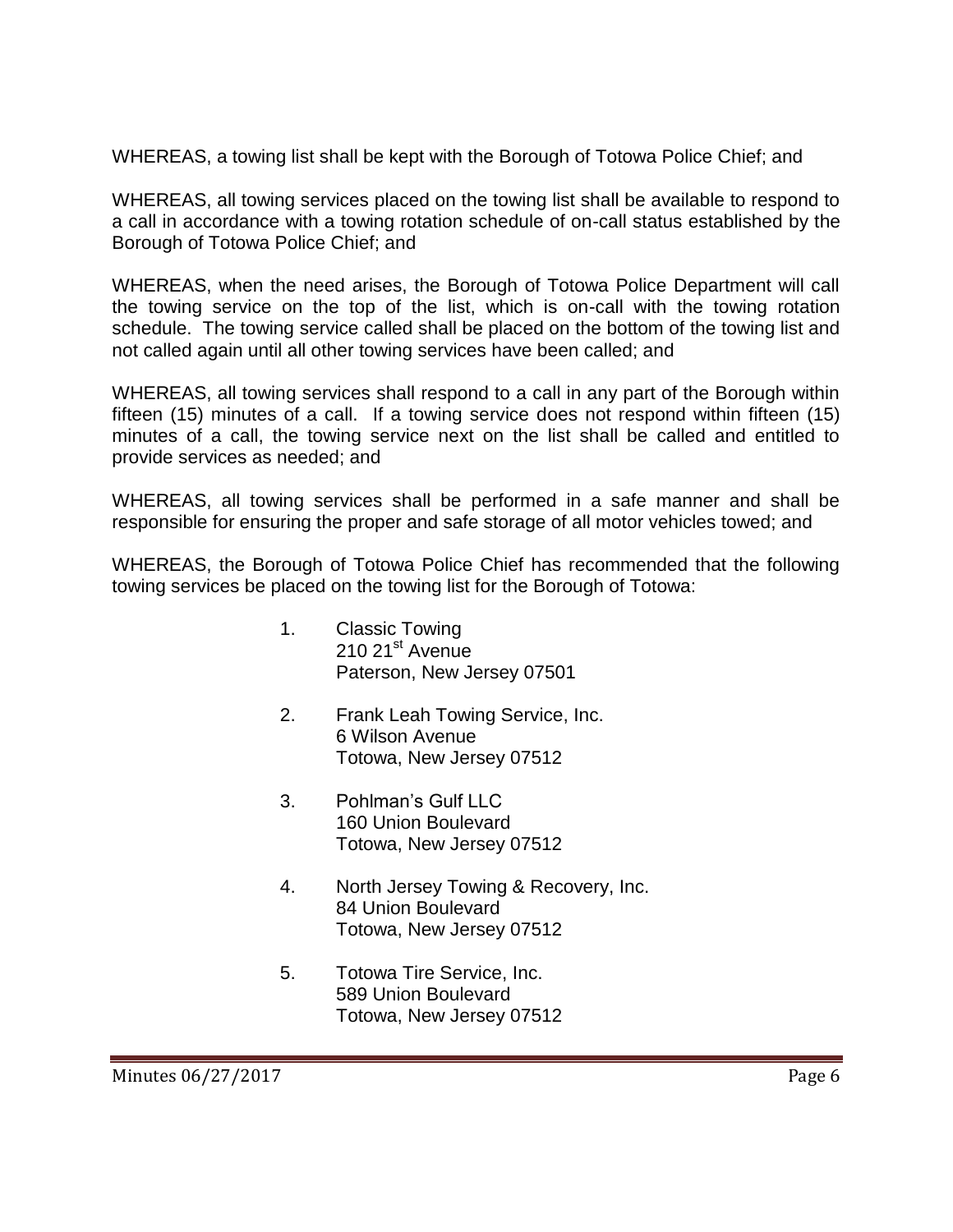#### 6. J&M Towing 116 Dorsa Avenue Wayne, New Jersey 07424

WHEREAS, these towing services have the appropriate vehicles, related equipment and storage facilities and maintain the required licenses and insurance to perform these necessary services for the Borough of Totowa; and

WHEREAS, the towing list shall be in use for a period of one (1) year effective July 1<sup>st</sup> of each year and expire on June 30<sup>th</sup> of the following year.

NOW, THEREFORE, BE IT RESOLVED, that the Mayor and Council of the Borough of Totowa do hereby establish a towing list of the above companies to be used by the Borough of Totowa Police Department for the towing and storage of vehicles.

# COMMITTEE ON PUBLIC WORKS:

There was a motion by Councilman Capo, seconded by Councilman Picarelli to approve Payment Estimate No. 2 in the amount of \$125,707.78 to Midwest Construction, Inc. for the Hobart Place Improvements. On roll call vote, all members of the Council present voted in the affirmative.

There was a motion by Councilman Capo, seconded by Councilman Picarelli to adopt the following Resolution Authorizing Professional Engineering Services For The Furler Street Water Main Replacement. On roll call vote, all members of the Council present voted in the affirmative.

#### RESOLUTION NO. 86-2017

#### RESOLUTION AUTHORIZING PROFESSIONAL ENGINEERING SERVICES FOR FURLER STREET WATER MAIN REPLACEMENT

WHEREAS, the Municipal Engineer for the Borough of Totowa has recommended replacing the existing water main on Furler Street which has exhibited evidence of tuberculation which partially restricts water flow; and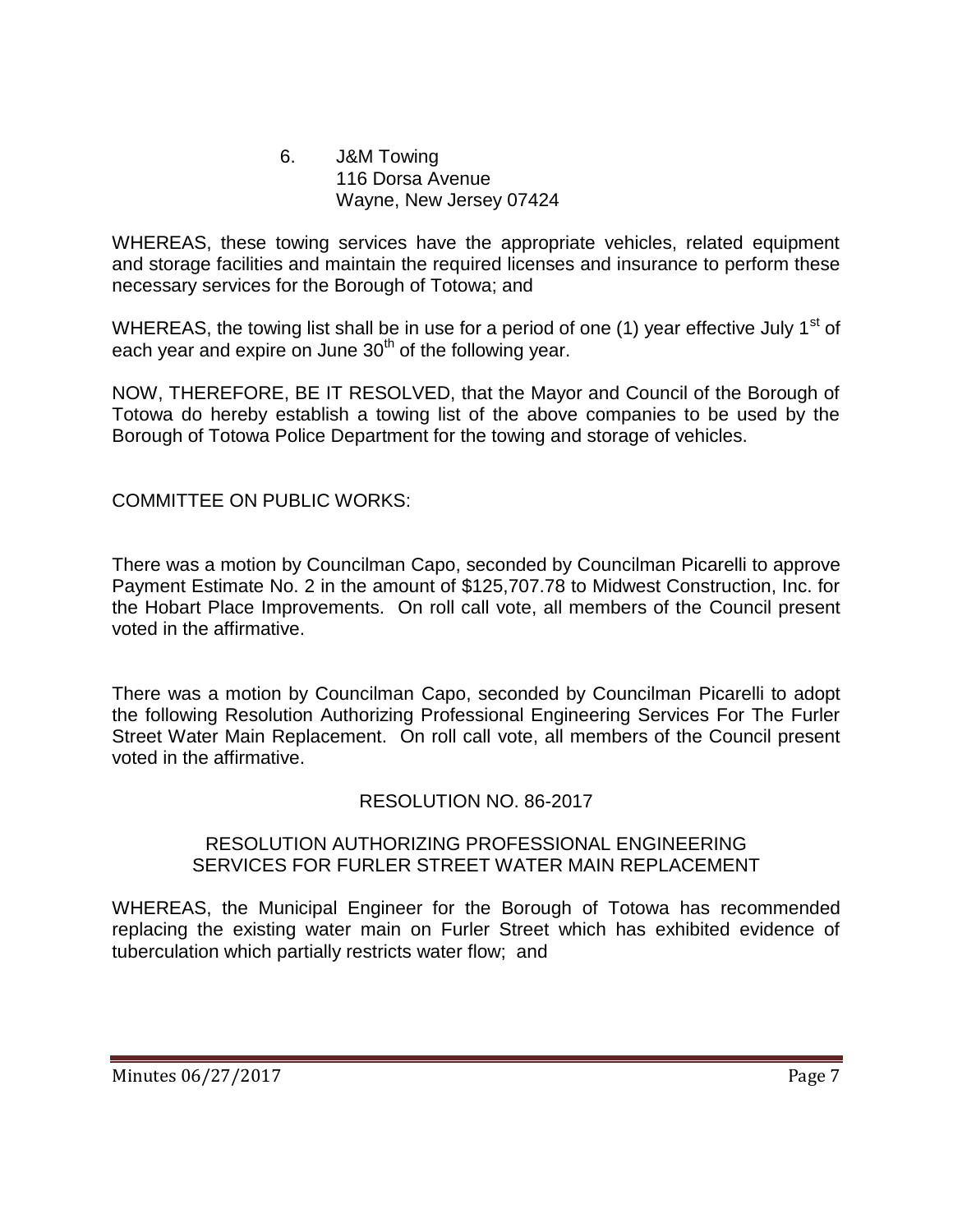WHEREAS, the Mayor and Council of the Borough of Totowa desire to retain the services of a professional engineering firm to provide design services, preparing bid documents, assisting in the bidding process and supervising construction management of the Furler Street Water Main Replacement; and

WHEREAS, Richard A. Alaimo Engineering Associates has submitted a proposal dated May 26, 2017 for the Furler Street Water Main Replacement at a cost not to exceed \$64,240.00, a copy of which is on file in the office of the Borough of Totowa Municipal Clerk; and

WHEREAS, the Mayor and Council of the Borough of Totowa on June 27, 2017 did examine the proposal submitted by Richard A. Alaimo Engineering Associates; and

WHEREAS, pursuant to the applicable New Jersey State laws, these professional services may be awarded without public bidding.

NOW, THEREFORE, BE IT RESOLVED, that the Mayor and Council of the Borough of Totowa do hereby accept the proposal submitted by Richard A. Alaimo Engineering Associates for professional engineering services for the Furler Street Water Main Replacement in the amount of \$64,240.00.

BE IT FURTHER RESOLVED, that the Mayor and Council of the Borough of Totowa do hereby authorize Richard A. Alaimo Engineering Associates to perform the professional services as set forth in their proposal.

BE IT FURTHER RESOLVED, that the Municipal Council of the Borough of Totowa does hereby authorize the Mayor, Municipal Clerk and Municipal Engineer to execute any and all necessary instruments relating thereto.

COMMITTEE ON ENGINEERING & PUBLIC PROPERTY:

There was a motion by Councilwoman Fontanella, seconded by Councilwoman Andriani to approve Change Order No. 1 for a net increase of \$1,911.00 and Payment Estimate No. 3 in the amount of \$31,318.84 to Aqua Infrastructure Rehabilitation Company, LLC for the Sanitary Sewer Main Rehabilitation – Phase IV. On roll call vote, all members of the Council present voted in the affirmative.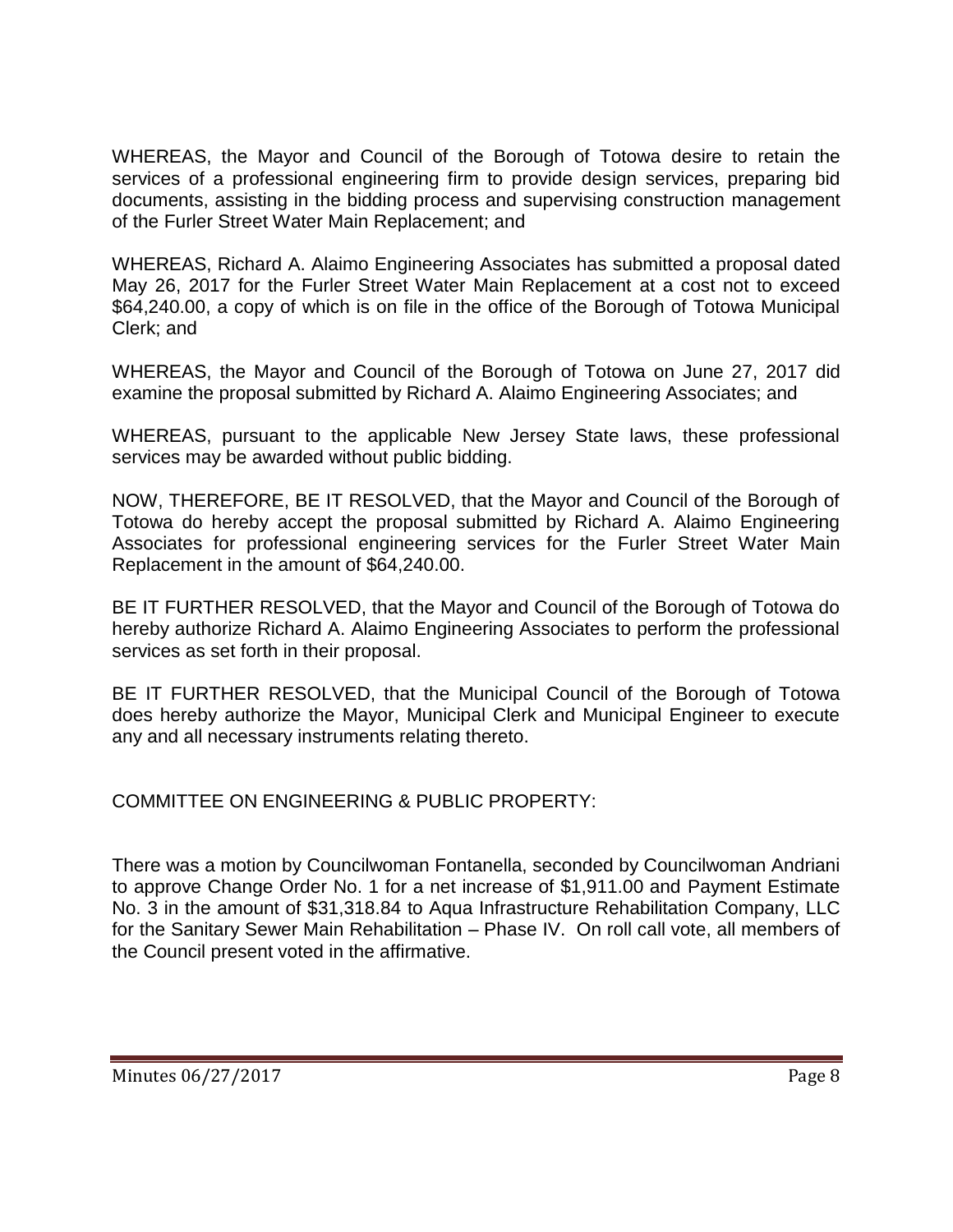There was a motion by Councilwoman Fontanella, seconded by Councilwoman Andriani to carry the Resolution Authorizing The Purchase And Deliver Of One Utility Vehicle For The Borough Of Totowa Sewer Department. On roll call vote, all members of the Council present voted in the affirmative.

A letter was received from the Italian American Club requesting permission to use the Municipal Parking Lot on Sunday, July 23, 2017 for a trip to Atlantic City. There was a motion by Councilwoman Fontanella, seconded by Councilwoman Andriani to grant permission. On roll call vote, all members of the Council present voted in the affirmative.

# COMMITTEE ON LIAISON & INSPECTION:

There was a motion by Councilwoman Andriani, seconded by Councilman Capo to approve Payment Estimate No. 1 in the amount of \$78,954.68 to Sita Construction Co., Inc. for the Tennis Court at Lincoln Fields. On roll call vote, all members of the Council present voted in the affirmative.

There was a motion by Councilwoman Andriani, seconded by Councilman Capo to adopt the following Resolution To Establish A Change Fund For The Totowa Swimming Pool. On roll call vote, all members of the Council present voted in the affirmative.

# RESOLUTION NO. 87-2017

## RESOLUTION TO ESTABLISH A CHANGE FUND FOR THE TOTOWA SWIMMING POOL

WHEREAS, the Board of Recreation of the Borough of Totowa has requested the establishment of a change fund to be used by the personnel at the Totowa Swimming Pool; and

WHEREAS, the Board of Recreation has further requested that there be a change fund for both cash registers, one for the daily guest fees and one for the snack bar; and

WHEREAS, the Chief Financial Officer has reviewed this request and recommends the establishment of a change fund for the Totowa Swimming Pool in an amount not to exceed \$25 each.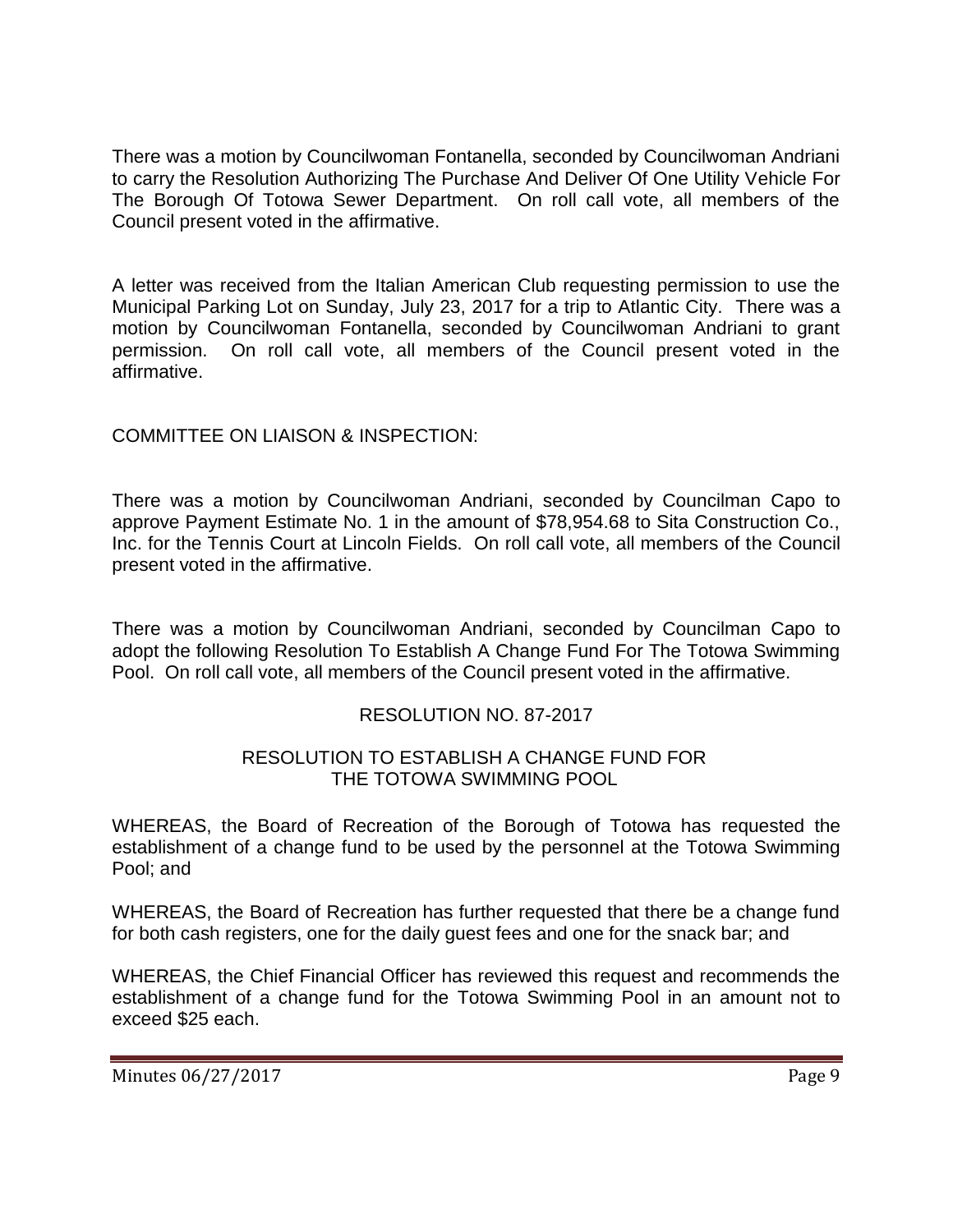NOW, THEREFORE, BE IT RESOLVED, by the Mayor and Council of the Borough of Totowa that a change fund be established in the amount of \$50 to be used by the Totowa Swimming Pool.

There was a motion by Councilwoman Andriani, seconded by Councilman Capo to adopt the following Resolution Approving The Menu And Price List For The Totowa Swimming Pool. On roll call vote, all members of the Council present voted in the affirmative.

# RESOLUTION NO. 88-2017

#### RESOLUTION APPROVING THE MENU AND PRICE LIST FOR THE TOTOWA SWIMMING POOL

WHEREAS, the Borough of Totowa Board of Recreation has requested permission to sell drinks and snacks from the Totowa Swimming Pool Concession stand for the 2017 Pool season; and

WHEREAS, the Mayor and Council of the Borough of Totowa after conferring with the Board of Recreation and for good cause shown has approved the following 2017 menu and Price List for the Totowa Swimming Pool: and

#### 2017 Menu and Price List

| Chips            | \$.50  |
|------------------|--------|
| <b>Drinks</b>    | \$1.00 |
| <b>Ice Cream</b> | \$2.50 |

NOW, THEREFORE, BE IT RESOLVED, that the Mayor and Council of the Borough of Totowa has adopted the aforementioned Menu and Price List for the Totowa Swimming Pool.

COMMITTEE ON LEGISLATION & ORDINANCES:

There was a motion by Councilman Capo, seconded by Councilman Picarelli to adopt the following Resolution Authorizing The Renewal Of Division Of Alcoholic Beverage Control Liquor Licenses For The 2017 – 2018 License Term. On roll call vote, all members of the Council present voted in the affirmative.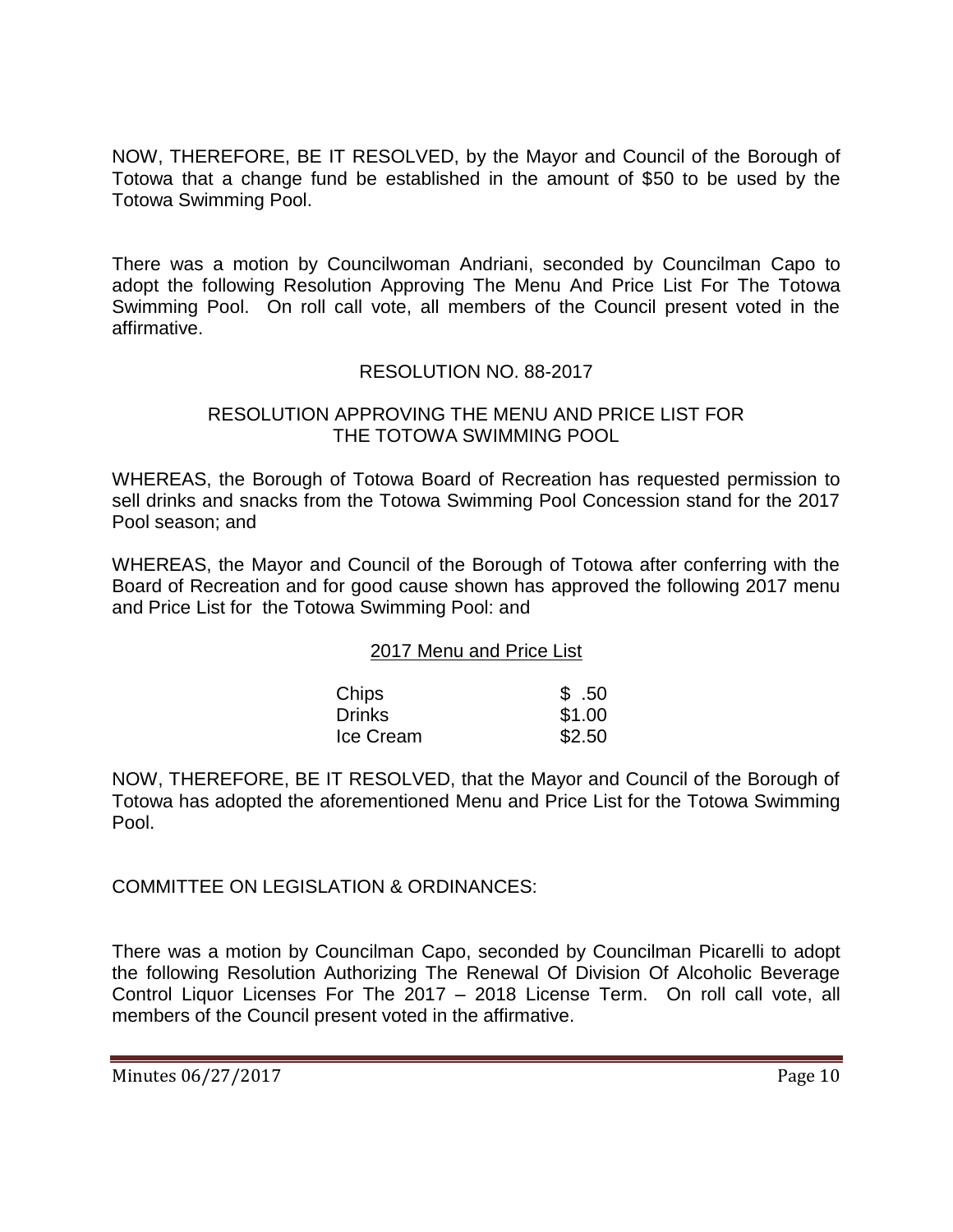# RESOLUTION NO. 89-2017

# RESOLUTION AUTHORIZING THE RENEWAL OF DIVISION OF ALCOHOLIC BEVERAGE CONTROL LIQUOR LICENSES FOR THE 2017 – 2018 LICENSE TERM

WHEREAS, Division of Alcoholic Beverage Control (ABC) liquor licenses that have been issued by the Borough of Totowa during the 2016 – 2017 license term will expire on June  $30<sup>th</sup>$ ; and

WHEREAS, State and Municipal regulations require that ABC liquor licenses be renewed prior to July 1, 2017; and

WHEREAS, the Division of Alcoholic Beverage Control (ABC) has introduced POSSE ABC, an electronic web based licensing system; and

WHEREAS, licensees have filed their renewal applications online through POSSE ABC, have received their Alcoholic Beverage Retail Licensee Clearance Certificate and have paid their State and Municipal fees.

NOW, THEREFORE, BE IT RESOLVED, by the Mayor and Council of the Borough of Totowa that the Municipal Clerk be authorized to issue an ABC License to the following licensed premises for the 2017 – 2018 license term.

| 1612-33-001-010 | Apple Food Service of Totowa, Inc.    |
|-----------------|---------------------------------------|
| 1612-33-002-005 | The 46 Lounge, LLC                    |
| 1612-33-003-004 | Anthony Murphy, Inc.                  |
| 1612-33-004-007 | Murphy's Steakhouse, LLC              |
| 1612-33-005-002 | The Bethwood Corporation              |
| 1612-44-006-005 | DTJ, Ltd.                             |
| 1612-33-007-005 | Crestview Motel, Inc.                 |
| 1612-44-009-007 | Daystar Trading Company               |
| 1612-33-010-009 | New Sushi, LLC                        |
| 1612-33-011-005 | Totowa Barnyard, Inc.                 |
| 1612-31-012-001 | <b>Totowa Boro Memorial Post #227</b> |
| 1612-31-013-001 | Italian American Ind Club of Totowa   |
| 1612-31-014-001 | Passaic Valley Elks Lodge BPOE #2111  |